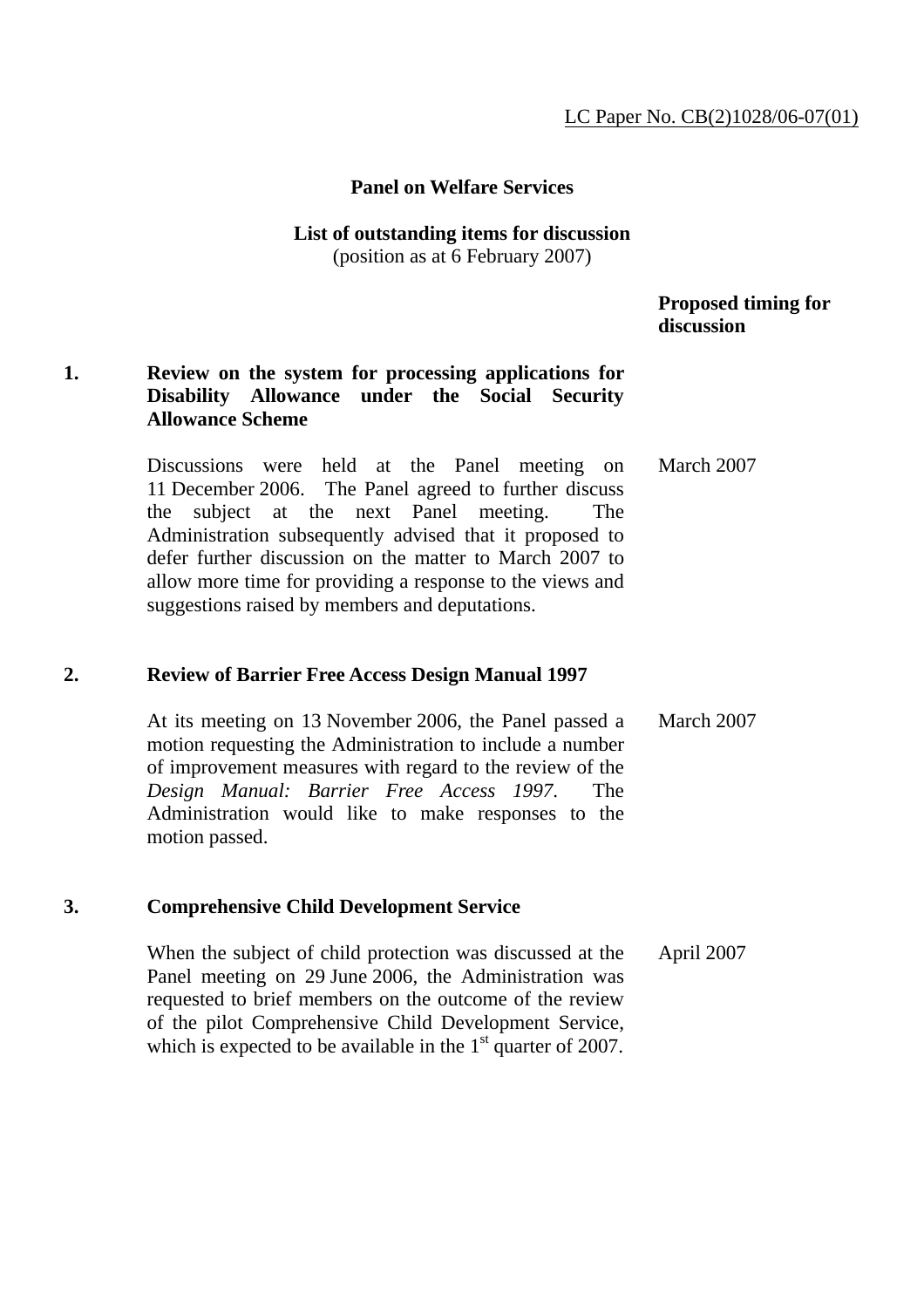### **4. 2005 Rehabilitation Programme Plan Review**

Item proposed by the Administration.

During the discussion on the concluding observations adopted by the United Nations Committee on Economic, Social and Cultural Rights on the Second Report of the Hong Kong Special Administrative Region under the International Covenant on Economic, Social and Cultural Rights by the Panel on Home Affairs on 21 June 2005, the Equal Opportunities Commission (EOC) recommended that a mental health council should be established to coordinate policy formulation, programme delivery, research and public education in the area of mental health, and to safeguard the rights of people with mental illness.

At the Panel on Home Affairs meeting of 10 March 2006, EOC noted the Government's position that there was no strong need for the establishment of a Mental Health Council. EOC therefore urged the Government to formulate a more comprehensive strategy on mental health in consultation with stakeholders under the current Review of Hong Kong Rehabilitation Programme Plan.

The Rehabilitation Programme Plan Review Working Group did not see the need of setting up a Mental Health Council, but agreed that mental health is an important issue which must be addressed.

The Administration has, in August 2006, set up a Working Group on Mental Health Services to map out the development of future services.

The Panel may wish to follow up the above subject matter when the Administration reverts to the Panel on the review results.

### **5. Licensing of rehabilitation homes for people with disabilities**

Item proposed by the Administration. May 2007

April 2007

- 2 -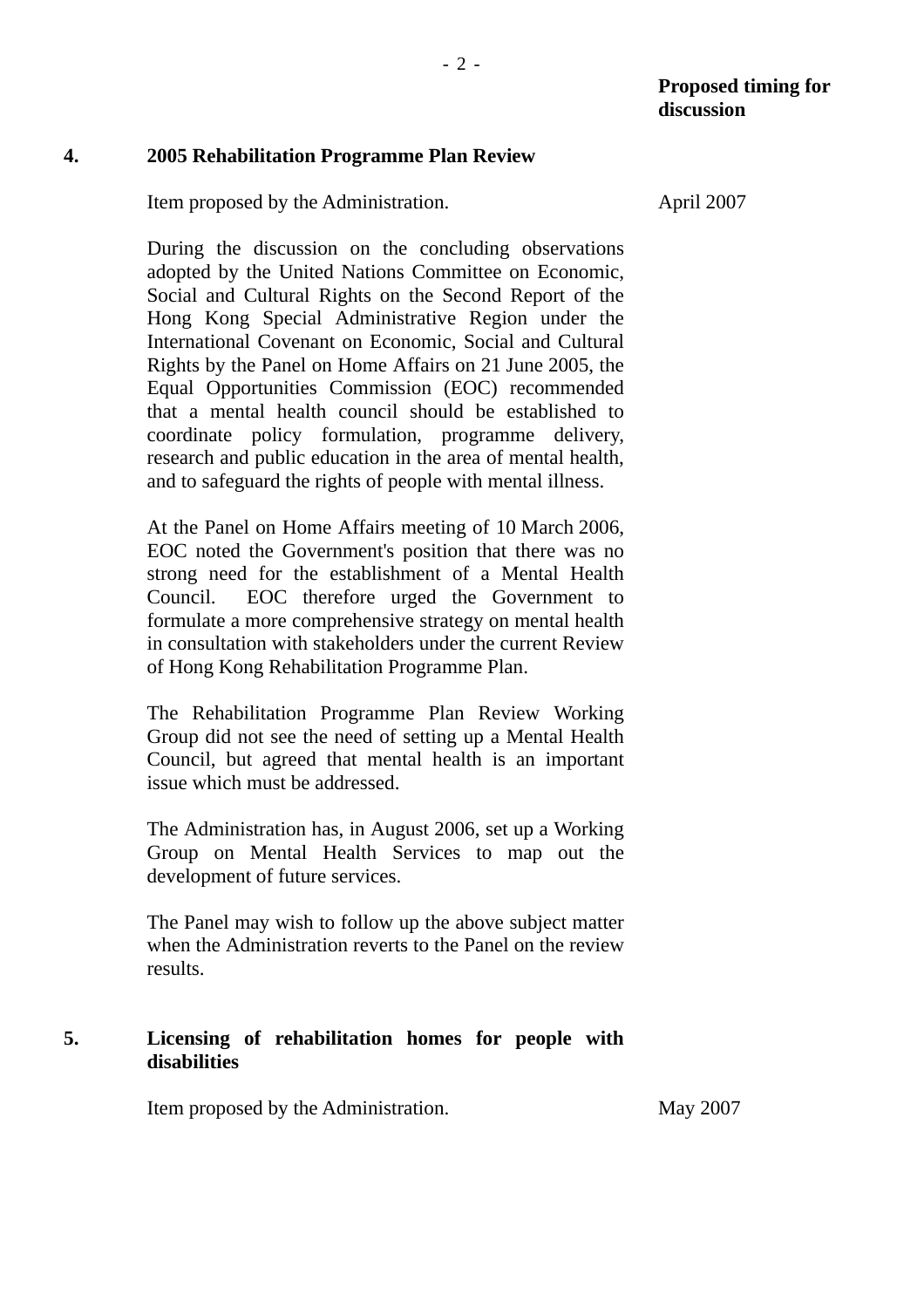|     |                                                                                                                                                                                                                                                                                                                                                                                                                                                                                                                                                                        | discussion            |
|-----|------------------------------------------------------------------------------------------------------------------------------------------------------------------------------------------------------------------------------------------------------------------------------------------------------------------------------------------------------------------------------------------------------------------------------------------------------------------------------------------------------------------------------------------------------------------------|-----------------------|
| 6.  | A project for residential homes for people with<br>disabilities                                                                                                                                                                                                                                                                                                                                                                                                                                                                                                        |                       |
|     | Item proposed by the Administration.                                                                                                                                                                                                                                                                                                                                                                                                                                                                                                                                   | May 2007              |
| 7.  | Progress of the Community Investment and Inclusion<br>Fund                                                                                                                                                                                                                                                                                                                                                                                                                                                                                                             |                       |
|     | The Administration would like to report on the progress of<br>this Fund.                                                                                                                                                                                                                                                                                                                                                                                                                                                                                               | June 2007             |
| 8.  | Social security assistance for needy elderly in Hong<br>Kong                                                                                                                                                                                                                                                                                                                                                                                                                                                                                                           |                       |
|     | Discussions were held at the Panel meeting on<br>13 June 2005. The Administration was requested to brief<br>the Panel on its thinking on how better to provide<br>retirement protection to the current and future generation<br>of older persons by the end of the year.                                                                                                                                                                                                                                                                                               | $2nd$ quarter of 2007 |
| 9.  | <b>Rehab buses for disabled persons</b>                                                                                                                                                                                                                                                                                                                                                                                                                                                                                                                                |                       |
|     | Referred for follow-up by the Panel at a special meeting of<br>the Finance Committee held on 13 April 2005.                                                                                                                                                                                                                                                                                                                                                                                                                                                            | $2nd$ quarter of 2007 |
| 10. | <b>Proposed establishment of the Family Commission</b>                                                                                                                                                                                                                                                                                                                                                                                                                                                                                                                 |                       |
|     | At the Panel meeting on 13 October 2006, the Panel was<br>advised that the Administration would study the feasibility<br>of setting up a Family Commission. At the Panel on<br>Home Affairs meeting of 8 December 2006 when the<br>proposal to discuss the establishment of a Commission on<br>Children was<br>raised, members agreed with the<br>Administration's suggestion that the issue should be<br>followed up by the Panel on Welfare Services in the<br>context of the proposed establishment of a Family<br>Commission. Members of the Panel on Home Affairs | $2nd$ quarter of 2007 |

will be invited to the future meeting of the Panel if the

issue is discussed.

 **Proposed timing for**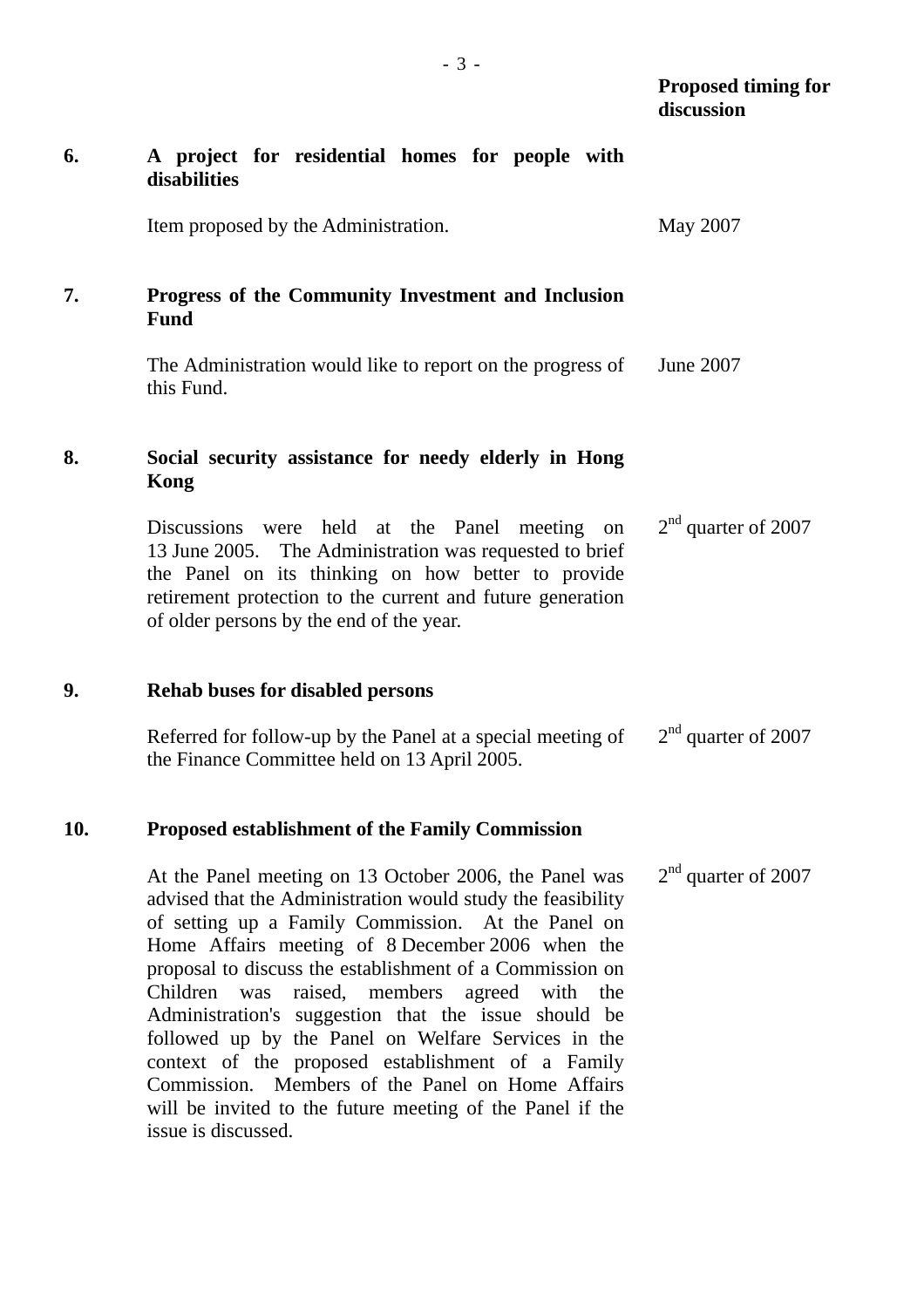3<sup>rd</sup> quarter of 2007

#### **11. Child protection**

Discussions were held at the Panel meeting on 29 June 2006. The Panel agreed to follow up the views and recommendations of the members and deputations and a number of reports of the Law Reform Commission relating to child protection.

The Administration was requested to brief members on the details of its proposed death review mechanism for fatal child abuse cases before implementation.

At members' request, the Research and Library Services Division of the Legislative Council Secretariat is conducting a research study on child protection policies and measures in England, Ontario and New South Wales. The research report will be completed by January/February 2007 and submitted to the Panel for consideration.

#### **12. Infirmary care in non-hospital setting**

The Administration consulted the Panel in December 2004 on a proposal to launch a trial scheme to provide infirmary care places for medically stable elders in a non-hospital setting. In the light of feedback from the Panel and the sector during the consultation process, the Administration is considering the best way to bring forward the proposal.  $2<sup>nd</sup> / 3<sup>rd</sup>$  quarter of 2007

2<sup>nd</sup> quarter of 2007 (for proposed death review mechanism for fatal child abuse cases)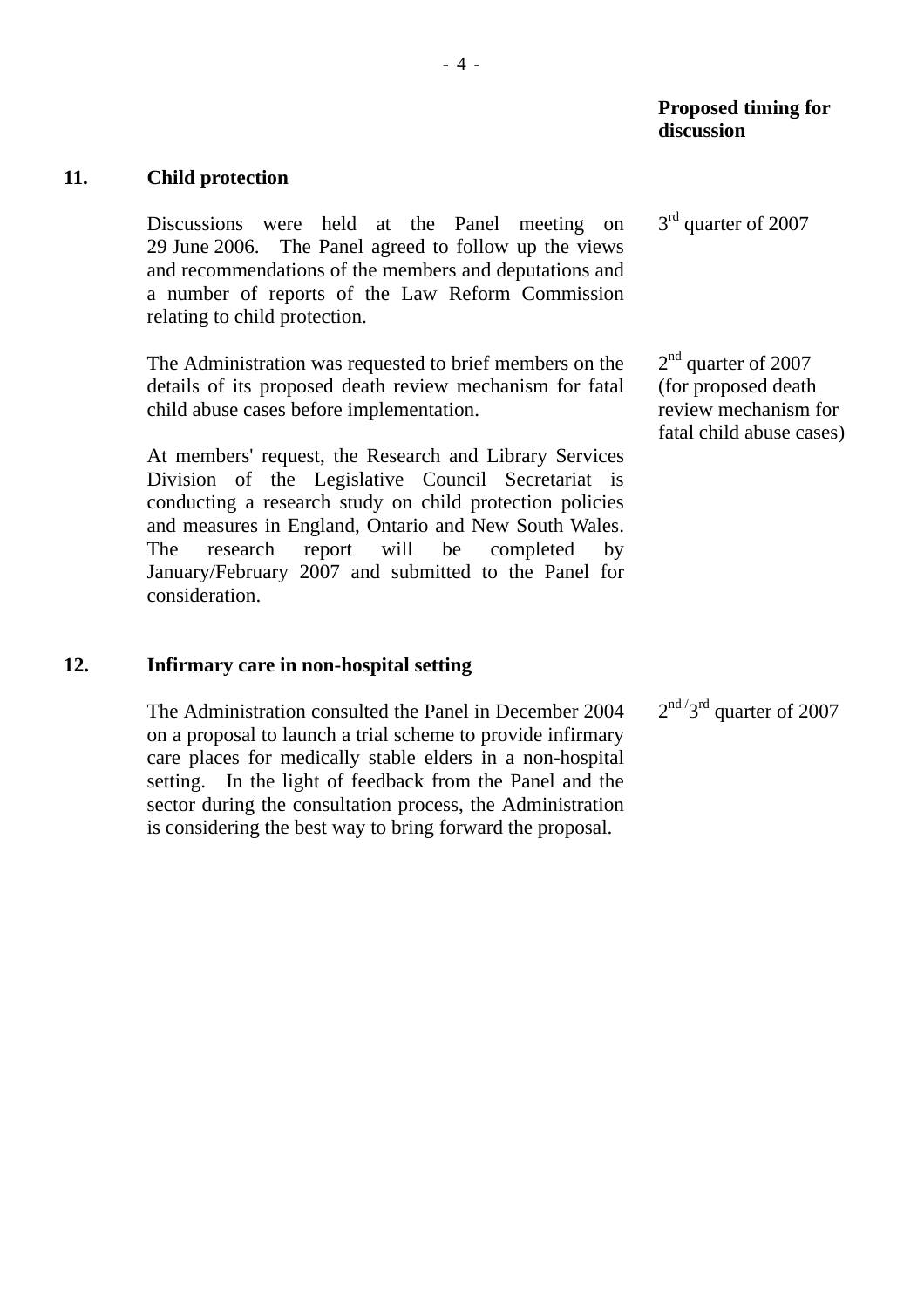# **13. Report of the Subcommittee on Guardianship and Custody of the Law Reform Commission**

At the meeting held on 11 March 2002, members agreed that the Administration should brief the Panel on the above report when it became available. 3<sup>rd</sup> quarter of 2007

The Report on Custody and Access by the Subcommittee on Guardianship and Custody of the Law Reform Commission was released on 7 March 2005. The Administration is studying the recommendations carefully and will consider how to take forward the relevant recommendations together with the recommendations made in the other two earlier reports, namely, the Report on Guardianship of Children and Report on International Parental Child Abduction.

# **14. Latest situation on the implementation of review of family services**

Item proposed by Hon Albert CHAN at the Panel meeting on 12 October 2004. 4<sup>th</sup> quarter of 2007

The Administration has advised that transformation of all existing Family Services Centres/counselling units into 61 Integrated Family Services Centres was completed in March 2005. A review on the implementation of the aforesaid transformation would take place in 2007-2008.

# **15. Subsidy arrangements for residential care services for frail elders**

The Administration aims to report progress on the work relating to the feasibility of developing the proposed Fee Assistance Scheme for residential care services for frail elders, taking into account the suggestion of establishing a separate financial assistance scheme for elders and other views expressed by members on the matter on 12 May 2003. To be decided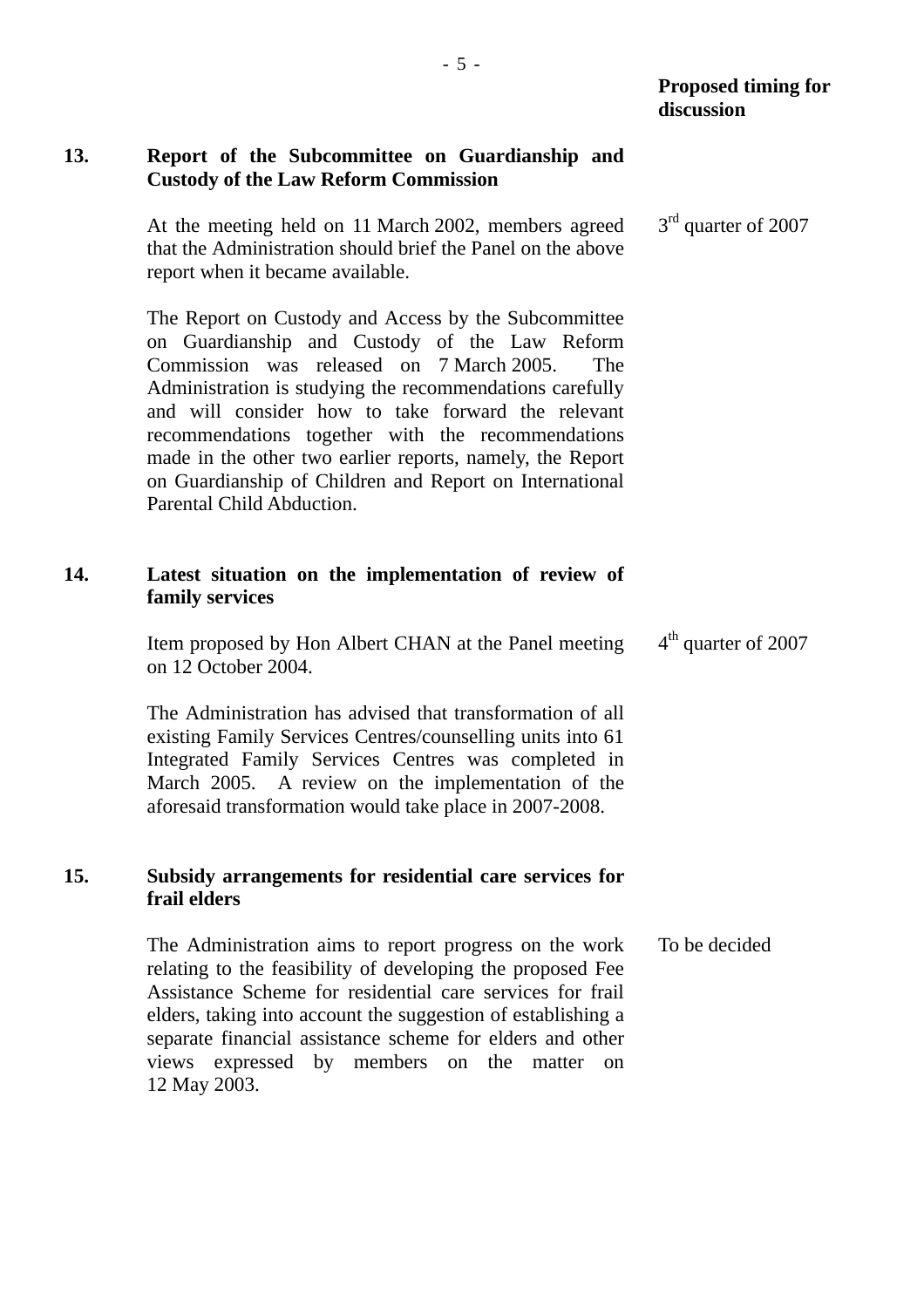# **16. Establishing formal arrangements on adoption with the Mainland**

At the request of the Bills Committee on Adoption (Amendment) Bill 2003, the Administration undertook to study the need to establish formal arrangements on adoption with the Mainland and consult the relevant Panels in due course. To be decided

The Administration has raised this with the Ministry of Civil Affairs (MCA). The Central People's Government (CPG) has already put in place legislation and mechanism to handle adoption of Mainland children by Hong Kong people. As regards adoption of children in Hong Kong by Mainlanders, the CPG does not see an urgent need for it at the moment because there is little demand, according to the MCA. The CPG may however consider adoption by close relatives on a case-by-case basis. The Administration will continue to liaise with the CPG.

**17. Incorporating the posts of programme assistant, youth ambassador, peer counsellor and other similar temporary frontline posts into the staff establishment of the subvented organisations providing welfare services** 

> The Panel was requested by Duty Roster Members to follow up the matter with the Administration. To be decided

The Administration's position on the issue had been sent to the Panel vide LC Paper No.  $CB(2)1022/04-05(01)$  on 8 March 2005 (Chinese version only).

The Panel on Manpower was briefed on the results of the review on temporary jobs in the public sector on 16 November 2006. SWD proposed to retain 3 073 out of 3 836 temporary jobs. Of these, 1 383 posts would be regularised while 1 690 positions would be extended in 2007-2008.

## **18. Setting up of a refuge centre for abused men**

Referred for follow-up by Duty Roster Members following their meeting with a deputation on 13 June 2005. To be decided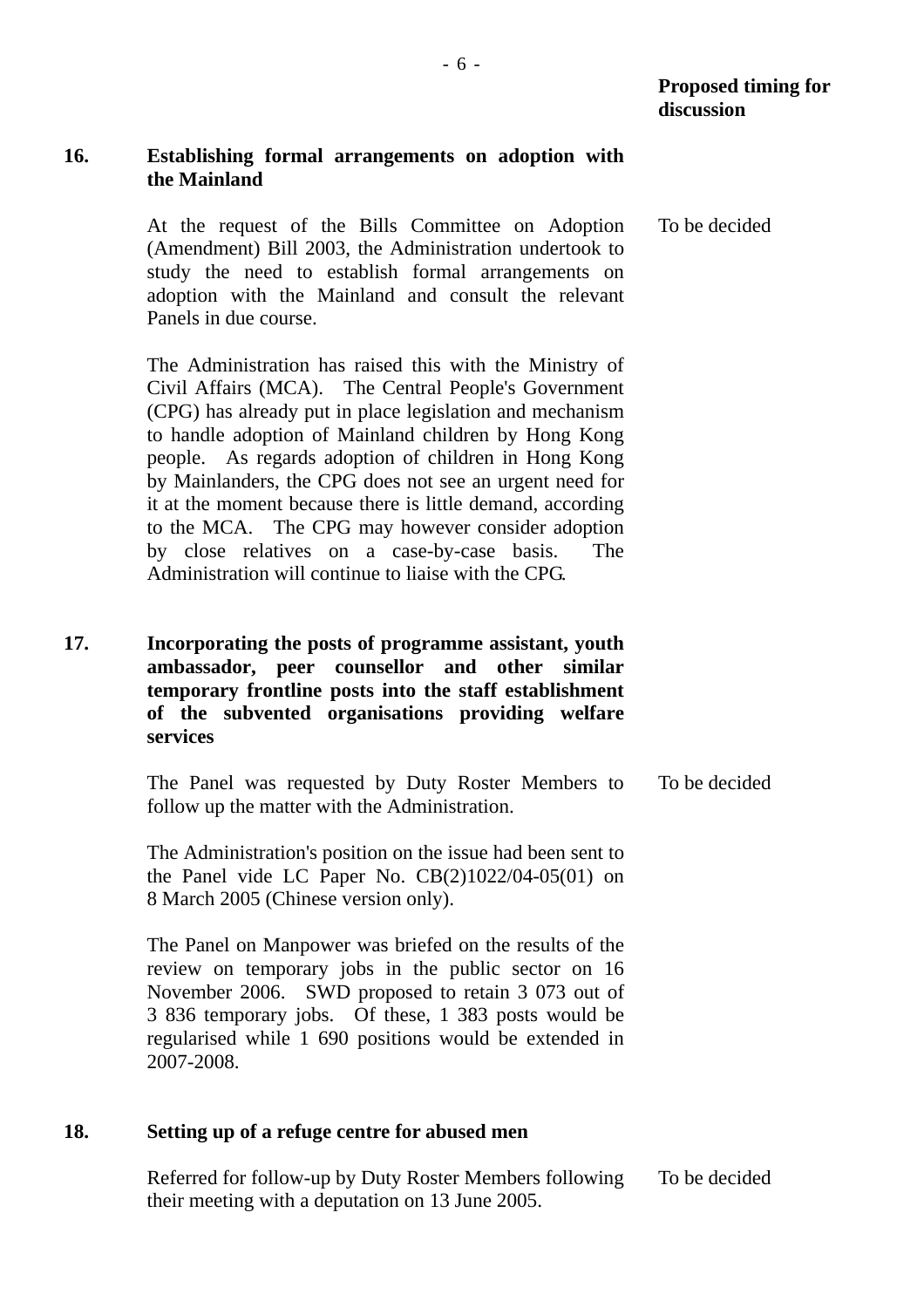### **19. Developing strategy and measures to promote a self/mutual help culture in the community**

Item proposed by Hon Mrs Sophie LEUNG. To be decided

## **20. Services for victims of family violence to be provided by the new Multi-purpose Crisis Intervention and Support Centre**

At its meeting on 31 July 2006, the Subcommittee on Strategy and Measures to Tackle Family Violence passed a motion urging the Administration to conduct further consultation on the proposed new service model for victims of sexual violence and to suspend the bidding procedure for operating the new Multi-purpose Crisis Intervention and Support Centre in August 2006. The Subcommittee agreed at its meeting on 20 September 2006 that the Panel be requested to follow up the matter with the Administration. To be decided

### **21. Retirement protection**

| Item proposed by Dr Hon Fernando CHEUNG. | To be decided |
|------------------------------------------|---------------|
|------------------------------------------|---------------|

#### **22. Charitable fund-raising activities**

The Administration's paper on enhancing the monitoring of charitable fund-raising activities was discussed at the Panel meeting on 19 July 2004. Members agreed that the proposal of regulating funding-raising activities by mail should be followed up by the new Panel in the next legislative session. To be decided

The Reference Guide on Best Practices for Charitable Fund-raising Activities has been promulgated in November 2004.